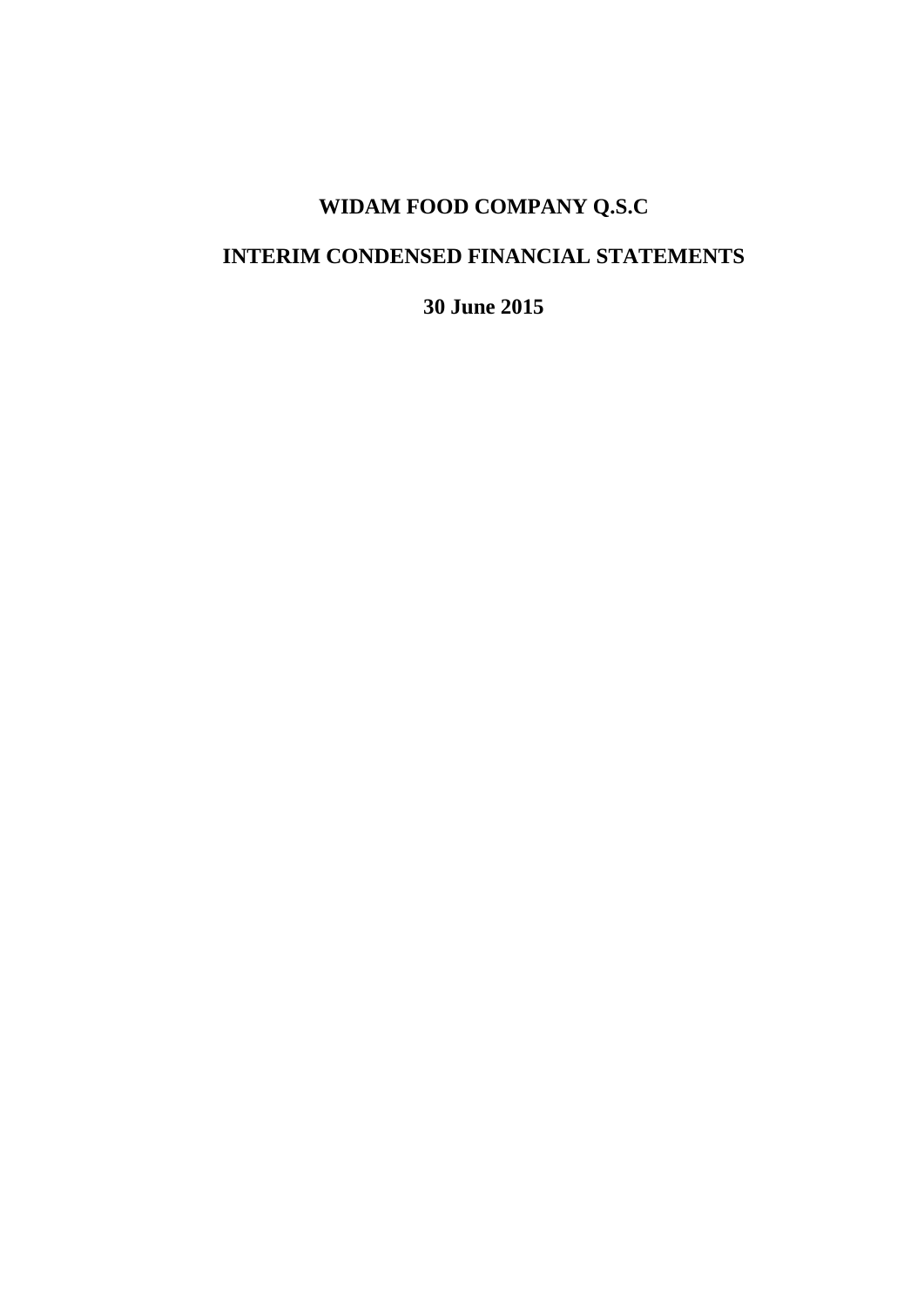#### **REPORT ON REVIEW OF INTERIM CONDENSED FINANCIAL STATEMENTS TO THE BOARD OF DIRECTORS OF WIDAM FOOD COMPANY (Q.S.C.)**

#### **Introduction**

We have reviewed the accompanying interim condensed statement of financial position of Widam Food Company Q.S.C (the "Company") as of 30 June 2015 and the related interim condensed statements of income, comprehensive income, cash flows and changes in equity for the six-month period then ended and the related explanatory notes.

Management is responsible for the preparation and presentation of these interim condensed financial statements in accordance with International Financial Reporting Standard ("IAS 34"). Our responsibility is to express a conclusion on these interim condensed financial statements based on our review.

#### **Scope of Review**

We conducted our review in accordance with International Standard on Review Engagements 2410, "*Review of Interim Financial Information Performed by the Independent Auditor of the Entity*". A review of interim financial information consists of making inquiries, primarily of persons responsible for financial and accounting matters, and applying analytical and other review procedures. A review is substantially less in scope than an audit conducted in accordance with International Standards on Auditing and consequently does not enable us to obtain assurance that we would become aware of all significant matters that might be identified in an audit. Accordingly, we do not express an audit opinion.

#### **Conclusion**

Based on our review, nothing has come to our attention that causes us to believe that the accompanying interim condensed financial statements are not prepared, in all material respects, in accordance with IAS 34.

Ziad Nader Of Ernst & Young Auditor's Registration No: 258

Date: 13 August 2015 Doha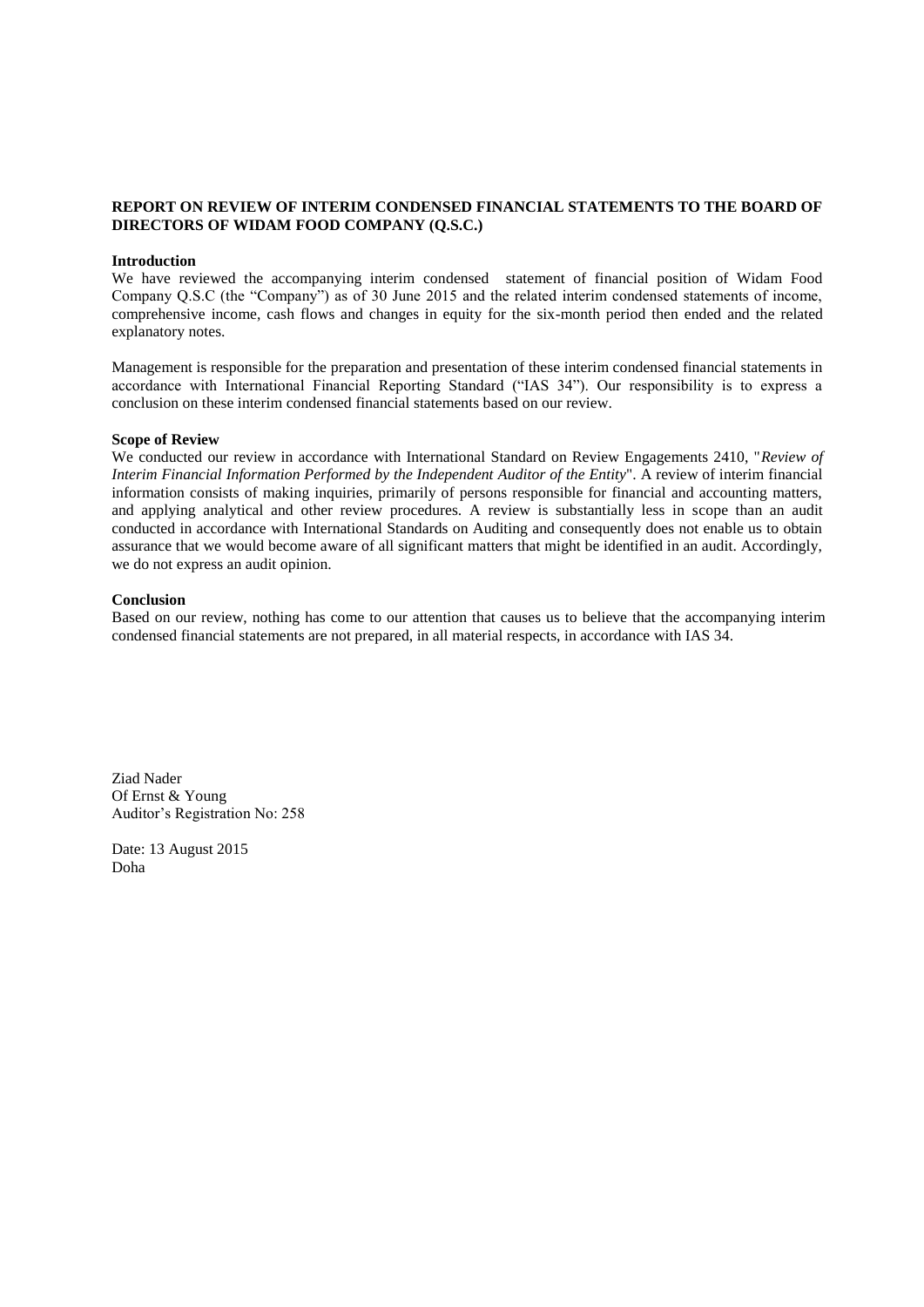#### INTERIM STATEMENT OF FINANCIAL POSITION As at 30 June 2015

*30 June 2015 31 December 2014 1 January 2014 Notes QR QR QR (Unaudited) ( Audited) ( Audited) (Restated) (Restated)* **ASSETS Non-current assets** Property and equipment **20,588,805** 21,155,043 21,984,688<br>Projects under progress 6 21,049,351 22,596,178 30,559,792 Projects under progress 6 **21,049,351**<br>Available for-sale-financial assets 7 7.054,000 Available for-sale-financial assets **7 7,054,000 7**,054,000 **7,781,520 48,692,156** 50,805,221 60,326,000 **Current assets** Inventories **28,857,293** 25,914,621 32,114,192 Biological assets **1,575,284** 1,778,534 111,034 Accounts receivable and prepayments  $\qquad 8 \qquad 372,392,866 \qquad 302,686,121 \qquad 422,416,785$ Due from related parties 14 **2,439,701** 2,557,810 2,557,810<br>Cash and bank balances 9 75,138,761 105,972,617 10,652,271 Cash and bank balances **9 75,138,761** 105,972,617 10,652,271 **480,403,905** 438,909,703 467,852,092 **TOTAL ASSETS 529,096,061** 489,714,924 528,178,092 **EQUITY AND LIABILITIES Equity**  Share capital 12 **180,000,000** 180,000,000 180,000,000 Legal reserve **38,433,298** 38,433,298 32,209,738 Fair value reserve **1,258,917** 1,258,917 621,417 Translation reserve **(16,385,198)** (16,037,711) (15,695,200) Retained earnings **32,921,153** 45,000,000 32,941,974 **Total equity 236,228,170** 248,654,504 230,077,929 **Non-current liabilities** Islamic borrowings 10 **482,588** 2,202,012 1,778,524 Employees' end of service benefits **8,006,299** 7,359,962 6,351,161 **8,488,887** 9,561,974 8,129,685 **Current liabilities** Islamic borrowings 10 **44,580,232** 52,388,783 117,929,942 Accounts payable and accruals **239,798,772** 179,109,663 172,040,536 **284,379,004** 231,498,446 289,970,478 **Total liabilities 292,867,891** 241,060,420 298,100,163 **TOTAL EQUITY AND LIABILITIES 529,096,061** 489,714,924 528,178,092

Abdulrahman Mohammed Mubarak Alkhayarin Nayef Bin Eid Al Thani Chief Executive Officer Chairman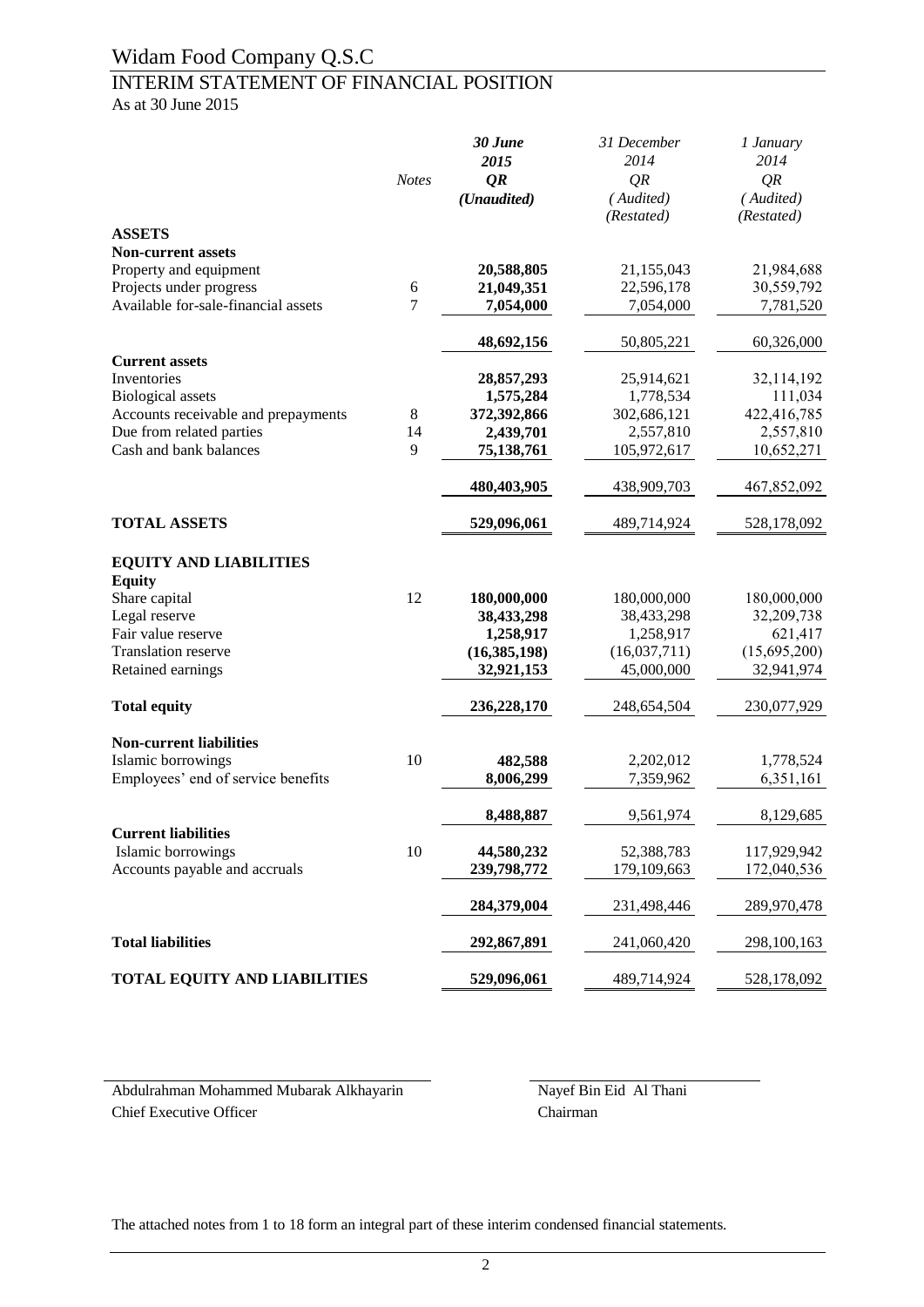## INTERIM STATEMENT OF INCOME

For the six months period ended 30 June 2015

|                                       |              | For six months period ended<br>30 June |                 |
|---------------------------------------|--------------|----------------------------------------|-----------------|
|                                       |              | 2015                                   | 2014            |
|                                       | <b>Notes</b> | QR                                     | QR              |
|                                       |              | ( <i>Unaudited</i> )                   | (Unaudited)     |
| Revenue                               |              | 221,950,598                            | 195,423,197     |
| Cost of sales                         |              | (356, 497, 337)                        | (293, 164, 759) |
| <b>GROSS LOSS</b>                     |              | (134, 546, 739)                        | (97, 741, 562)  |
| Government compensation               | 8            | 181,123,321                            | 151,901,807     |
| Other income                          |              | 1,191,905                              | 3,793,807       |
| Impairment of projects under progress |              |                                        | (4,000,000)     |
| Finance cost                          |              | (90, 818)                              | (76, 154)       |
| General and administrative expenses   |              | (14,756,516)                           | (19, 976, 106)  |
| <b>PROFIT FOR THE PERIOD</b>          |              | 32,921,153                             | 33,901,792      |
| Basic and diluted earnings per share  | 11           | 1.83                                   | 1.88            |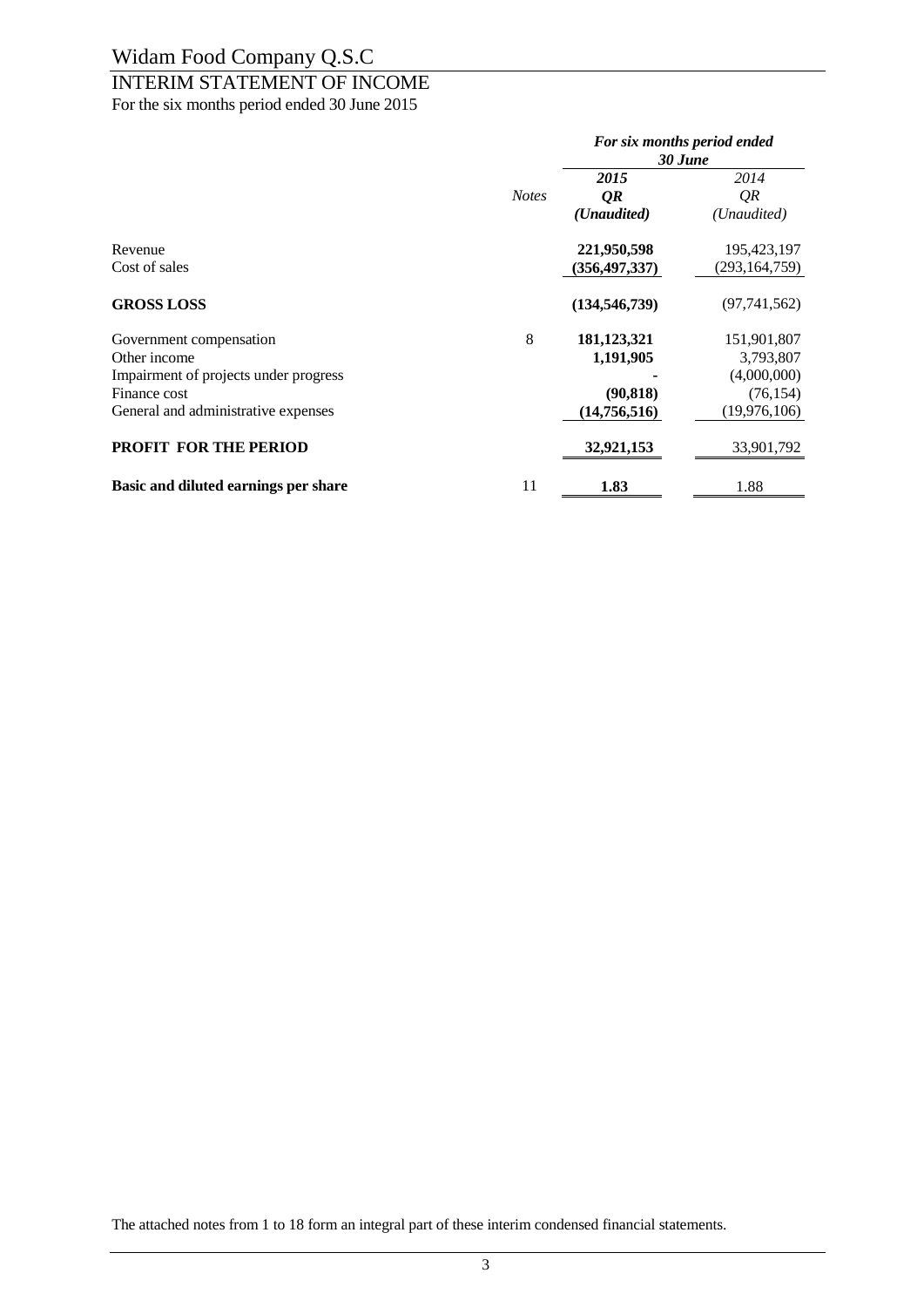# INTERIM STATEMENT OF COMPREHENSIVE INCOME

For the six months period ended 30 June 2015

|                                                                                                | For six months period ended<br>30 June |                           |
|------------------------------------------------------------------------------------------------|----------------------------------------|---------------------------|
|                                                                                                | 2015<br>QR<br>( <i>Unaudited</i> )     | 2014<br>OR<br>(Unaudited) |
| <b>PROFIT FOR THE PERIOD</b>                                                                   | 32,921,153                             | 33,901,792                |
| <b>OTHER COMPREHENSIVE INCOME</b>                                                              |                                        |                           |
| Other comprehensive income which will transfer to profit or loss during<br>subsequent periods: |                                        |                           |
| Net loss from foreign currency translation differences-foreign<br>operation                    | (347, 487)                             | (404, 399)                |
| Available for-sale-financial assets - net change in fair value                                 |                                        | 463,500                   |
| <b>TOTAL COMPREHENSIVE INCOME FOR THE PERIOD</b>                                               | 32,573,666                             | 33,960,893                |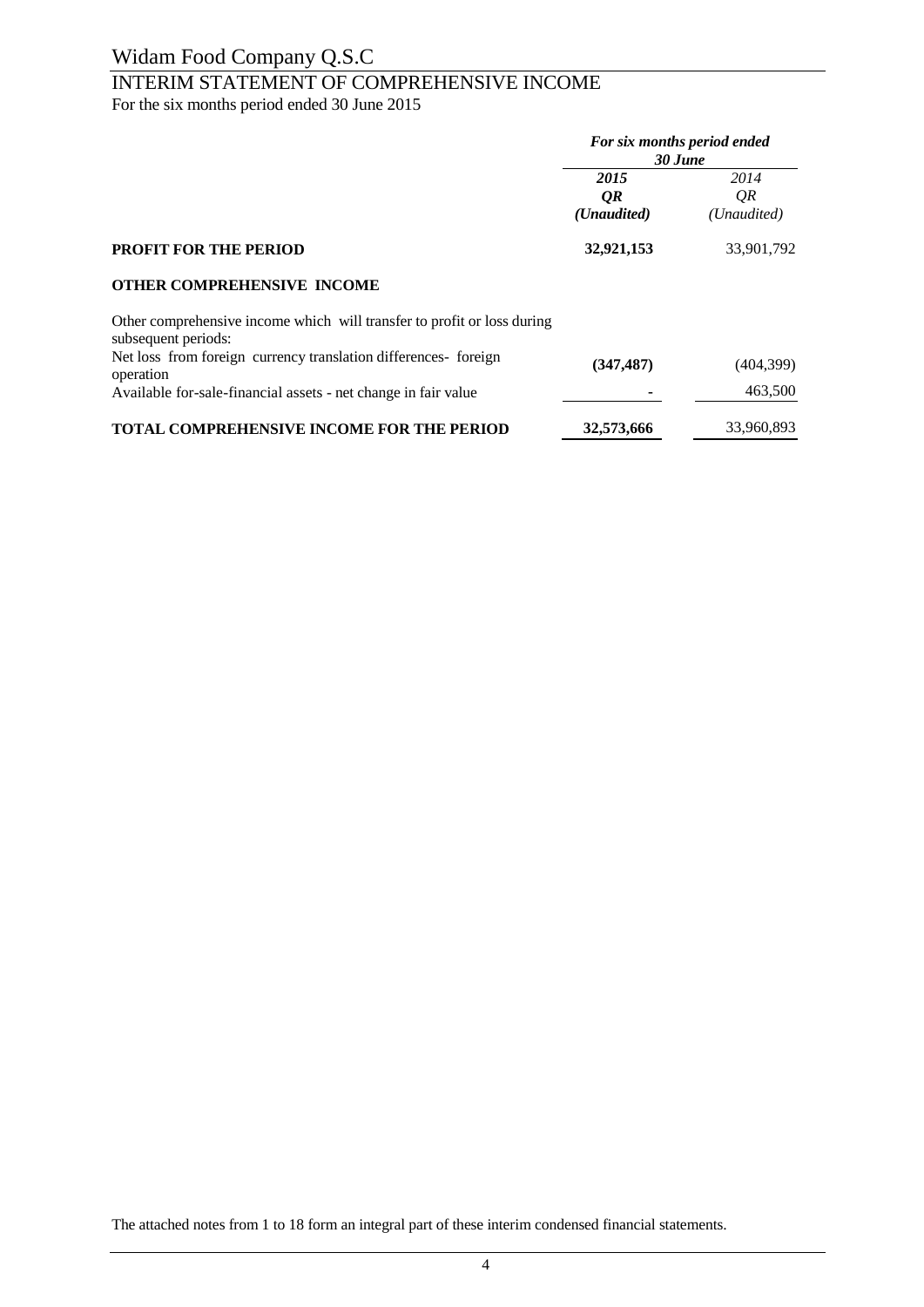## INTERIM STATEMENT OF CASH FLOWS

For the six months period ended 30 June 2015

|                                                              | <b>Note</b> | For six months period ended 30 June<br>2015<br>QR<br>(Unaudited) | 2014<br>QR<br>(Unaudited) |
|--------------------------------------------------------------|-------------|------------------------------------------------------------------|---------------------------|
| <b>OPERATING ACTIVITIES</b>                                  |             |                                                                  |                           |
| Profit for the period                                        |             | 32,921,153                                                       | 33,901,792                |
| Adjustments for:                                             |             |                                                                  |                           |
| Depreciation                                                 |             | 2,964,593                                                        | 3,320,072                 |
| Impairment of projects under progress<br>Finance cost        | 6           | 90,818                                                           | 4,000,000<br>76,154       |
| Provision for employees' end of service benefits             |             | 810,899                                                          | 853,698                   |
| Gain on disposal of property and equipment                   |             | (4,522)                                                          |                           |
|                                                              |             | 36,782,941                                                       | 42,151,716                |
| Working capital changes:                                     |             |                                                                  |                           |
| Inventories                                                  |             | (2,942,672)                                                      | 8,282,492                 |
| <b>Biological</b> assets                                     |             | 203,250                                                          | 76,703                    |
| Accounts receivable and prepayments                          | 8           | (69,706,745)                                                     | 186,236,258               |
| Accounts payable and accruals                                |             | 60,689,109                                                       | 16,870,354                |
| Due from related parties                                     | 14          | 118,109                                                          |                           |
| Cash flows from operating activities                         |             | 25,143,992                                                       | 253,617,523               |
| Finance cost Paid                                            |             | (90, 818)                                                        | (76, 154)                 |
| End of service benefits paid                                 |             | (164, 562)                                                       | (326, 804)                |
|                                                              |             |                                                                  |                           |
| Net cash flows from operating activities                     |             | 24,888,612                                                       | 253, 214, 565             |
| <b>INVESTING ACTIVITIES</b>                                  |             |                                                                  |                           |
| Purchase of property and equipment                           |             | (2, 413, 833)                                                    | (1,730,723)               |
| Movement in projects under progress                          |             | 1,546,827                                                        | (41,710)                  |
| Proceed from disposals of property and equipment             |             | 20,000                                                           |                           |
|                                                              |             |                                                                  |                           |
| Net cash used in investing activities                        |             | (847,006)                                                        | (1,772,433)               |
| <b>FINANCING ACTIVITIES</b>                                  |             |                                                                  |                           |
| Net movement in Islamic borrowings                           |             | (9,527,975)                                                      | (100, 248, 461)           |
| Dividends paid                                               | 15          | (45,000,000)                                                     | (37,800,000)              |
|                                                              |             |                                                                  |                           |
| Net cash flows used in financing activities                  |             | (54, 527, 975)                                                   | (138, 048, 461)           |
| CASH AND CAS<br>DECREASE / INCREASE IN<br><b>EQUIVALENTS</b> |             | (30, 486, 369)                                                   | 113,393,671               |
| Cash and cash equivalents at 1 January                       |             | 105,872,617                                                      | 10,552,271                |
| Net translation differences                                  |             | (347, 487)                                                       | (444, 151)                |
| CASH AND CASH EQUIVALENTS AT 30 JUNE                         | 9           | 75,038,761                                                       | 123,501,791               |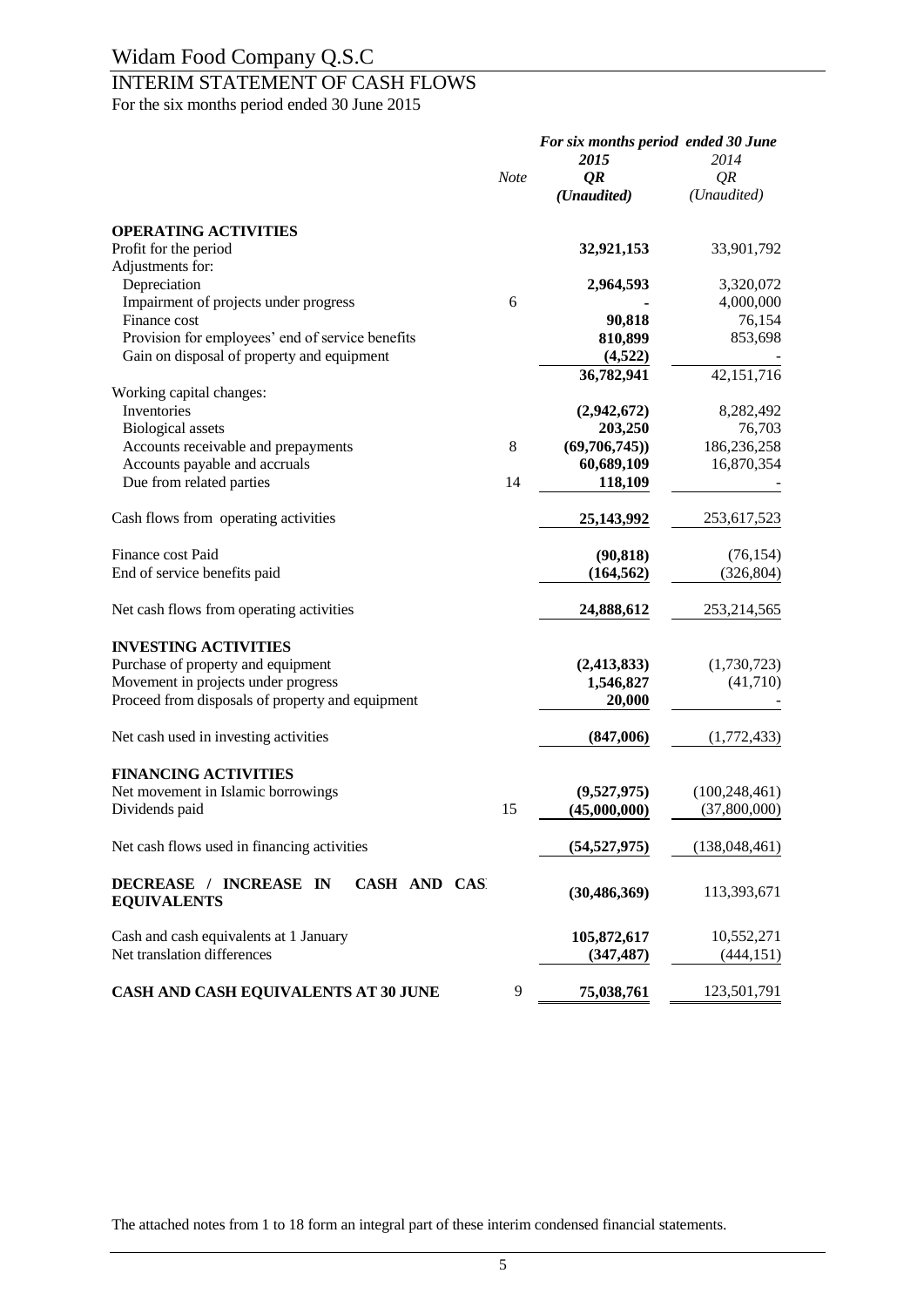### INTERIM STATEMENT OF CHANGES IN EQUITY

For the six months period ended 30 June 2015

|                                                                                                                                                                                                      | <b>Share</b><br>Capital<br>QR | Legal<br>reserve<br>QR                 | Fair value<br>reserve<br>QR   | Foreign<br>currency<br>translation<br>reserve<br>QR | Retained<br>earnings<br>QR               | Total<br>QR                                                        |
|------------------------------------------------------------------------------------------------------------------------------------------------------------------------------------------------------|-------------------------------|----------------------------------------|-------------------------------|-----------------------------------------------------|------------------------------------------|--------------------------------------------------------------------|
| At 31 December 2014 (as previously reported)<br>Restatement (Note 18)                                                                                                                                | 180,000,000                   | 38,433,298                             | 1,258,917                     | (16,037,711)                                        | 49,598,119<br>(4,598,119)                | 253, 252, 623<br>(4,598,119)                                       |
| At 31 December 2014 (restated)                                                                                                                                                                       | 180,000,000                   | 38,433,298                             | 1,258,917                     | (16,037,711)                                        | 45,000,000                               | 248,654,504                                                        |
| Profit for the period<br>Other comprehensive income                                                                                                                                                  |                               |                                        | ÷.                            | (347, 487)                                          | 32,921,153                               | 32,921,153<br>(347, 487)                                           |
| Total comprehensive income for the period<br>Dividends paid during the period (Note 15)                                                                                                              |                               |                                        |                               | (347, 487)                                          | 32,921,153<br>(45,000,000)               | 32,573,666<br>(45,000,000)                                         |
| At 30 June 2015 (Unaudited)                                                                                                                                                                          | 180,000,000                   | 38,433,298                             | 1,258,917                     | (16, 385, 198)                                      | 32,921,153                               | 236,228,170                                                        |
|                                                                                                                                                                                                      | <b>Share</b><br>Capital<br>QR | Legal<br>reserve<br>QR                 | Fair value<br>reserve<br>QR   | Foreign<br>currency<br>translation<br>reserve<br>QR | Retained<br>earnings<br>QR               | Total<br>QR                                                        |
| At 31 December 2013 (Audited) (as previously reported)<br>Restatement (Note 17)                                                                                                                      | 180,000,000                   | 32,209,738                             | 621,417                       | (15,695,200)                                        | 52,661,174<br>(19,719,200)               | 249,797,129<br>(19,719,200)                                        |
| At 1 January 2014 (restated)<br>Change in fair value reserve<br>Change in foreign currency translation reserve<br>Total comprehensive income for the period<br>Dividends for the year 2013 (Note 15) | 180,000,000                   | 32,209,738<br>$\overline{\phantom{a}}$ | 621,417<br>463,500<br>463,500 | (15,695,200)<br>(404, 399)<br>(404, 399)            | 32,941,974<br>33,901,792<br>(37,800,000) | 230,077,929<br>463,500<br>(404, 399)<br>33,960,893<br>(37,800,000) |
|                                                                                                                                                                                                      |                               |                                        |                               |                                                     |                                          |                                                                    |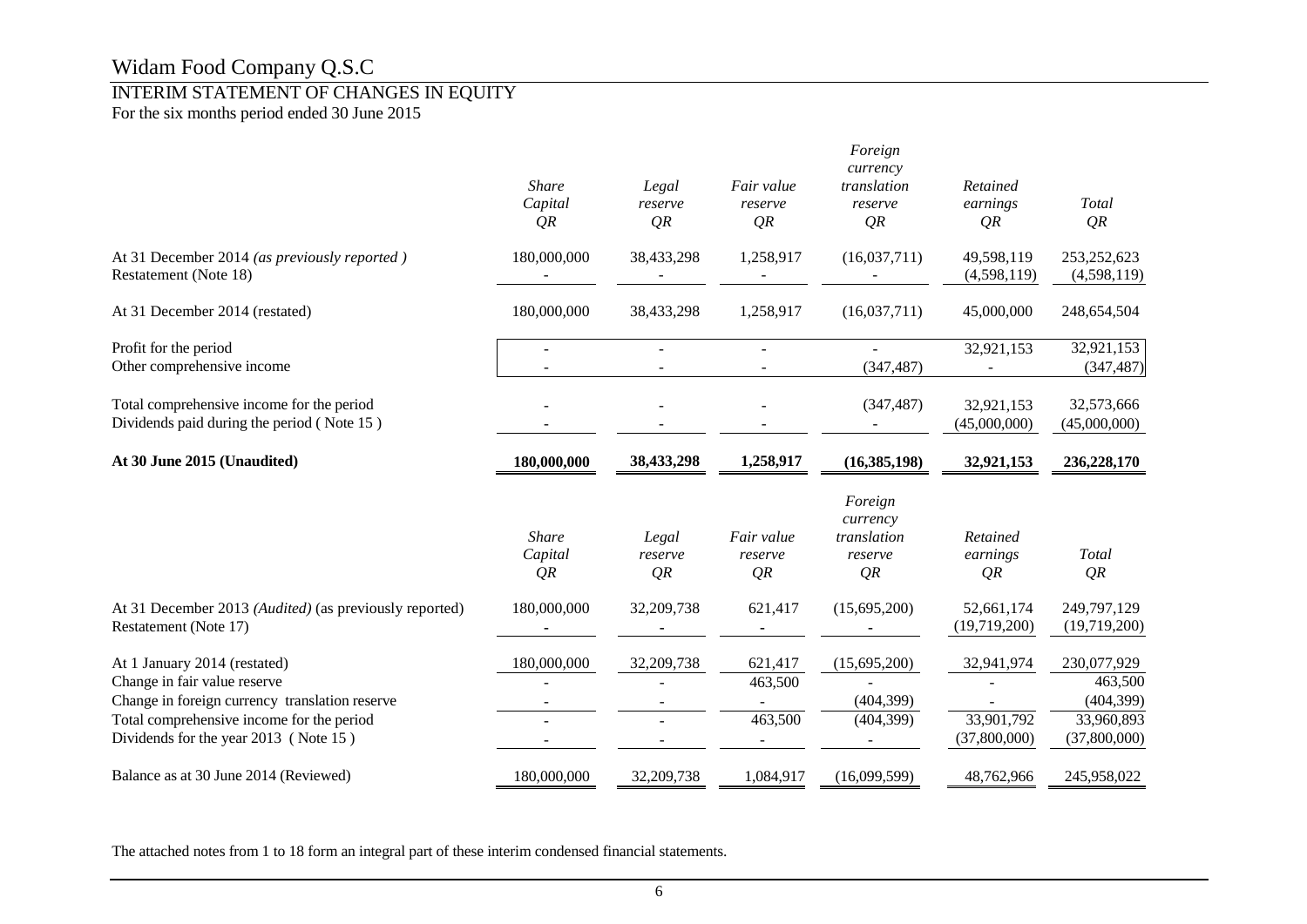# NOTES TO THE INTERIM CONDENSED FINANCIAL STATEMENTS

For the six months period ended 30 June 2015

#### **1 CORPORATE INFORMATION AND ACTIVITIES**

Widam Food Company (the "Company") was established as a Qatari Shareholding Company in accordance with resolution no, 75 in 2003 issued by the minister of Economy and Finance.

The Company is registered in Qatar under Commercial Registration Number 26911. The address of the Company's registered office is P.O. Box 22240, Doha, Qatar.

The Company's principle activities include the import and trade of livestock, meat and feeds in addition to the slaughter of sheep and cattle and supplying the local market with fresh meat and related products.

The accompanying condensed interim financial statements include the assets, liabilities and results of operation of the Company's branch in Sudan.

The condensed interim financial statements for the period of six months ended 30 June 2015 were approved by the Company's Board of Directors and signed on its behalf by the board of directors on 13 August 2015.

#### **2 BASIS OF PREPARATION**

These interim condensed financial statements for the six months ended 30 June 2015 have been prepared in accordance with IAS 34 "Interim Financial Reporting". The interim condensed financial statements are prepared in Qatar Riyals, which is the Company's presentational and functional currency.

These interim condensed financial statements do not include all of the information and disclosures required in the annual financial statements, and should be read in conjunction with the financial statements as at and for the year ended 31 December 2014. In addition, results for the six month period ended 30 June 2015 are not necessarily indicative of the results that may be expected for the financial year ending 31 December 2015.

#### **3 NEW STANDARDS AND INTERPRETATIONS**

The accounting policies adopted in the preparation of the interim condensed financial statements are consistent with those followed in the preparation of the Company annual financial statements for the year ended 31 December 2014, except for the adoption of new standards and interpretations effective as of 1 January 2015. The Company has not early adopted any other standard, interpretation or amendment that has been issued but is not yet effective. The nature and the effect of these changes are disclosed below. Although these new standards and amendments apply for the first time in 2015, they do not have a material impact on the annual financial statements of the Company or the interim condensed financial statements of the Company.

The nature and the impact of each new standard or amendment is described below:

#### **IAS 16 Property, Plant and Equipment and IAS 38 Intangible Assets**

The amendment is applied retrospectively and clarifies in IAS 16 and IAS 38 that the asset may be revalued by reference to observable data by either adjusting the gross carrying amount of the asset to market value or by determining the market value of the carrying value and adjusting the gross carrying amount proportionately so that the resulting carrying amount equals the market value. In addition, the accumulated depreciation or amortisation is the difference between the gross and carrying amounts of the asset. The Company did not record any revaluation adjustments during the current interim period.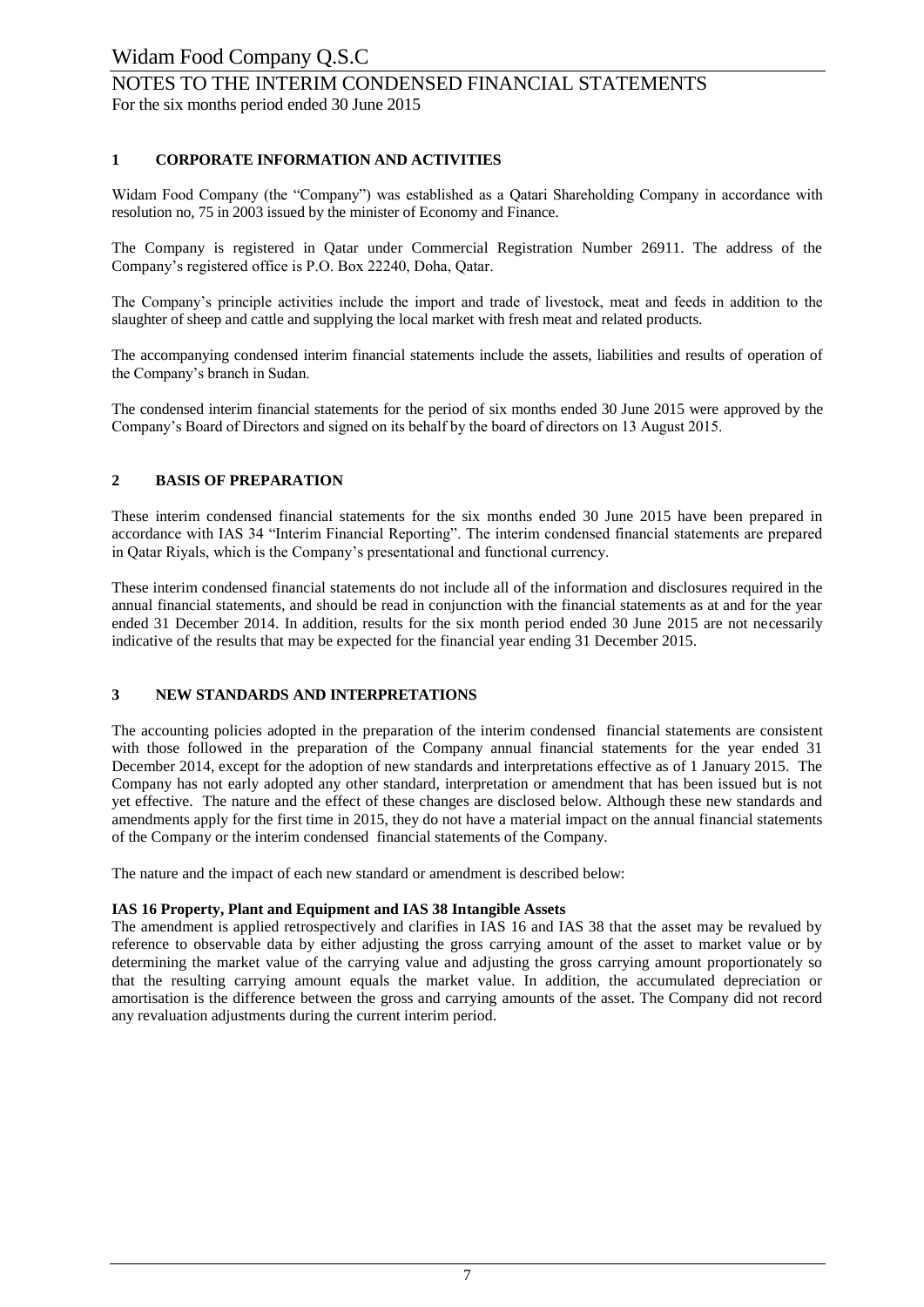## NOTES TO THE INTERIM CONDENSED FINANCIAL STATEMENTS

For the six months period ended 30 June 2015

#### **3 NEW STANDARDS AND INTERPRETATIONS (continued)**

#### **IAS 24 Related Party Disclosures**

The amendment is applied retrospectively and clarifies that a management entity (an entity that provides key management personnel services) is a related party subject to the related party disclosures. In addition, an entity that uses a management entity is required to disclose the expenses incurred for management services. This amendment is not relevant for the Company as it does not receive any management services from other entities.

#### **IFRS 13 Fair Value Measurement**

The amendment is applied prospectively and clarifies that the portfolio exception in IFRS 13 can be applied not only to financial assets and financial liabilities, but also to other contracts within the scope of IFRS 9 (or IAS 39, as applicable). The Company does not apply the portfolio exception in IFRS 13.

#### **IFRS 7 Financial Instruments: Disclosures Offsetting Financial Assets and Financial Liabilities Amendments to IFRS 7**

The amendment requires an entity to disclose information about rights to set-off financial instruments and related arrangements (e.g., collateral agreements). The disclosures would provide users with information that is useful in evaluating the effect of netting arrangements on an entity's financial position. The new disclosures are required for all recognised financial instruments that are set off in accordance with IAS 32. The disclosures also apply to recognised financial instruments that are subject to an enforceable master netting arrangement or similar agreement, irrespective of whether the financial instruments are set off in accordance with IAS 32. As the Company is not setting off financial instruments in accordance with IAS 32 and does not have relevant offsetting arrangements, the amendment does not have an impact on the Company.

#### **IFRS 10 Consolidated Financial Statements and IAS 27 Separate Financial Statements**

IFRS 10 establishes a single control model that applies to all entities including special purpose entities**.** IFRS 10 replaces the parts of previously existing IAS 27 Consolidated and Separate Financial Statements that dealt with consolidated financial statements and SIC-12 Consolidation – Special Purpose Entities. IFRS 10 changes the definition of control such that an investor controls an investee when it is exposed, or has rights, to variable returns from its involvement with the investee and has the ability to affect those returns through its power over the investee. To meet the definition of control in IFRS 10, all six criteria must be met, including: (a) an investor has power over an investee; (b) the investor has exposure, or rights, to variable returns from its involvement with the investee; and (c) the investor has the ability to use its power over the investee to affect the amount of the investor's returns. IFRS 10 had no impact on the investments held by the Company**.**

#### **4 ESTIMATES AND JUDGEMENTS**

In preparing this interim condensed financial statements, management makes judgements, estimates and assumptions that effect the application of accounting policies and the reported amounts of assets and liabilities, income and expense, actual results may differ from these estimates.

Estimates and judgements applied in preparing this interim condensed financial statements are the same as of those applied in preparing the financial statements for the year ended 31 December 2014,

#### **5 RISK MANAGEMENT**

The Company policies applied for risk management are the same as those applied in the company's financial statements for the year ended 31 December 2014.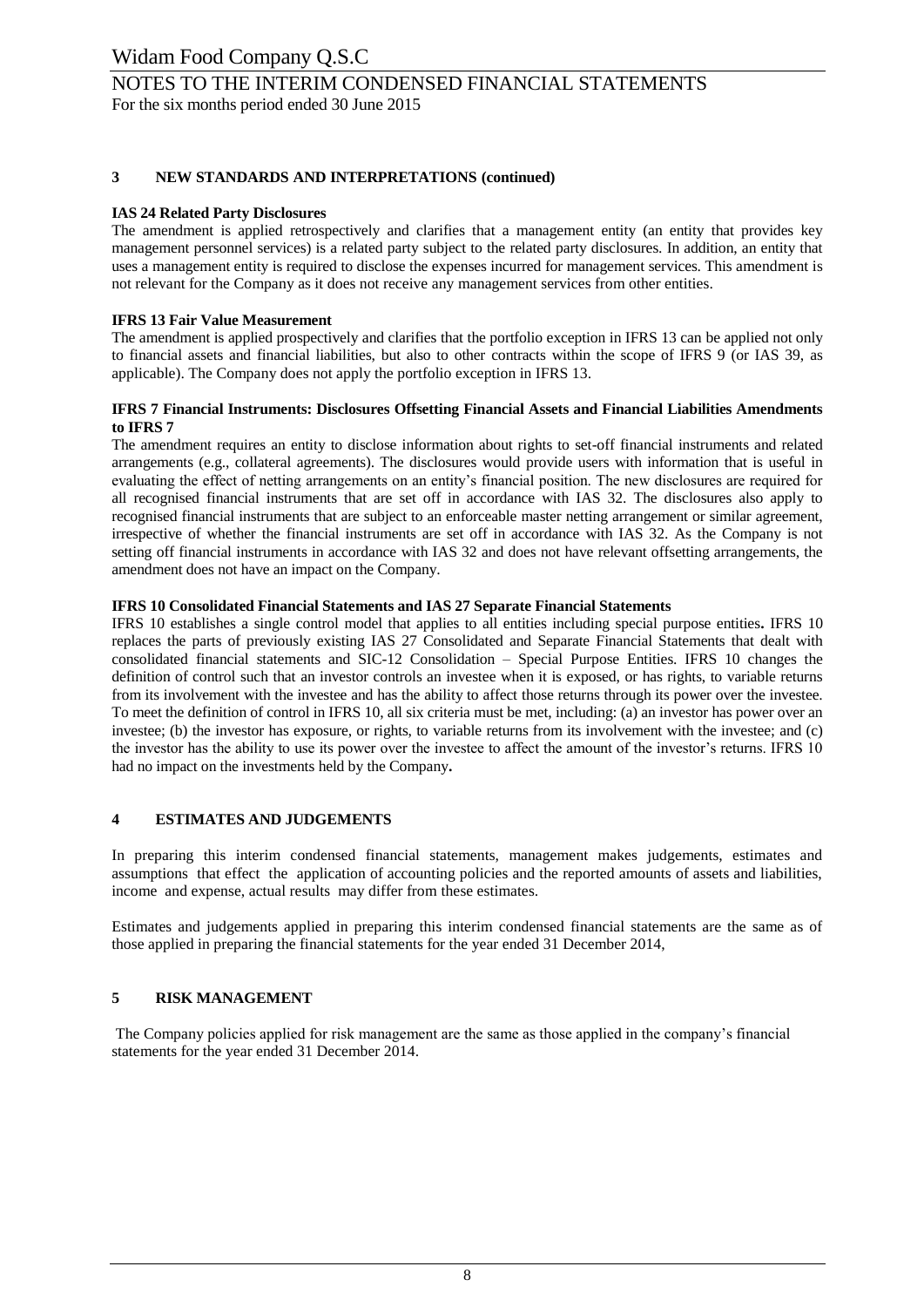## NOTES TO THE INTERIM CONDENSED FINANCIAL STATEMENTS

For the six months period ended 30 June 2015

#### **6 PROJECTS UNDER PROGRESS**

Projects under progress balances at the end of the six months period / year were as follows:

|                                               | <b>Note</b> | 30 June<br>2015<br>QR<br>(Unaudited) | 31 December<br>2014<br>QR<br>Audited)<br>(Restated) |
|-----------------------------------------------|-------------|--------------------------------------|-----------------------------------------------------|
| Local projects:                               |             |                                      |                                                     |
| Umm - Al Ouina Project                        |             | 25,719,079                           | 25,719,079                                          |
| Umm Salal project                             |             |                                      | 885,999                                             |
| Wakra project                                 |             |                                      | 405,000                                             |
| Rayan project                                 |             |                                      | 360,000                                             |
|                                               |             | 25,719,079                           | 27,370,078                                          |
| Impairment on projects under progress         |             | (8,598,119)                          | (8,598,119)                                         |
|                                               | (i)         | 17,120,960                           | 18,771,959                                          |
| Foreign projects:<br>Sudan sheep farm project |             | 3,075,186                            | 3,005,577                                           |
| Australia farm project                        |             | 460,706                              | 460,706                                             |
| Sudan branch project                          |             | 245,934                              | 245,934                                             |
| Qatar meat factory                            |             | 146,565                              | 112,002                                             |
|                                               |             | 3,928,391                            | 3,824,219                                           |
|                                               |             | 21,049,351                           | 22,596,178                                          |

#### *Note (1):*

The Company invested in a number of projects related to building new slaughter houses in the State of Qatar. The work on these projects has been discontinued in 2011 based on the decision of the Government of Qatar.

The Company claimed a compensation from the Government of Qatar for the total cost incurred in relation to those projects.

The Court awarded a final judgement in favour of the Company to receive a compensation amounting to QR 15 million from the project contractor. As of 30 June 2015, the compensation has not been received. In addition the Company has received a compensation from the Government of Qatar amounting to QR 1,650,999 during the period.

#### **7 AVAILABLE FOR SALE FINANCIAL ASSETS**

|                                                | 30 June              | 31 December | 1 January  |
|------------------------------------------------|----------------------|-------------|------------|
|                                                | 2015                 | 2014        | 2014       |
|                                                | QR                   | QR          | QR         |
|                                                | ( <i>Unaudited</i> ) | Audited)    | Audited)   |
|                                                |                      | (Restated)  | (Restated) |
| Unlisted foreign equity securities (i)         | ۰                    | -           | 1,365,020  |
| Unlisted local equity securities (ii)          | 4,040,000            | 4,040,000   | 4,040,000  |
| Listed equity securities- Qatar Stock Exchange | 3,014,000            | 3,014,000   | 2,376,500  |
|                                                | 7,054,000            | 7,054,000   | 7,781,520  |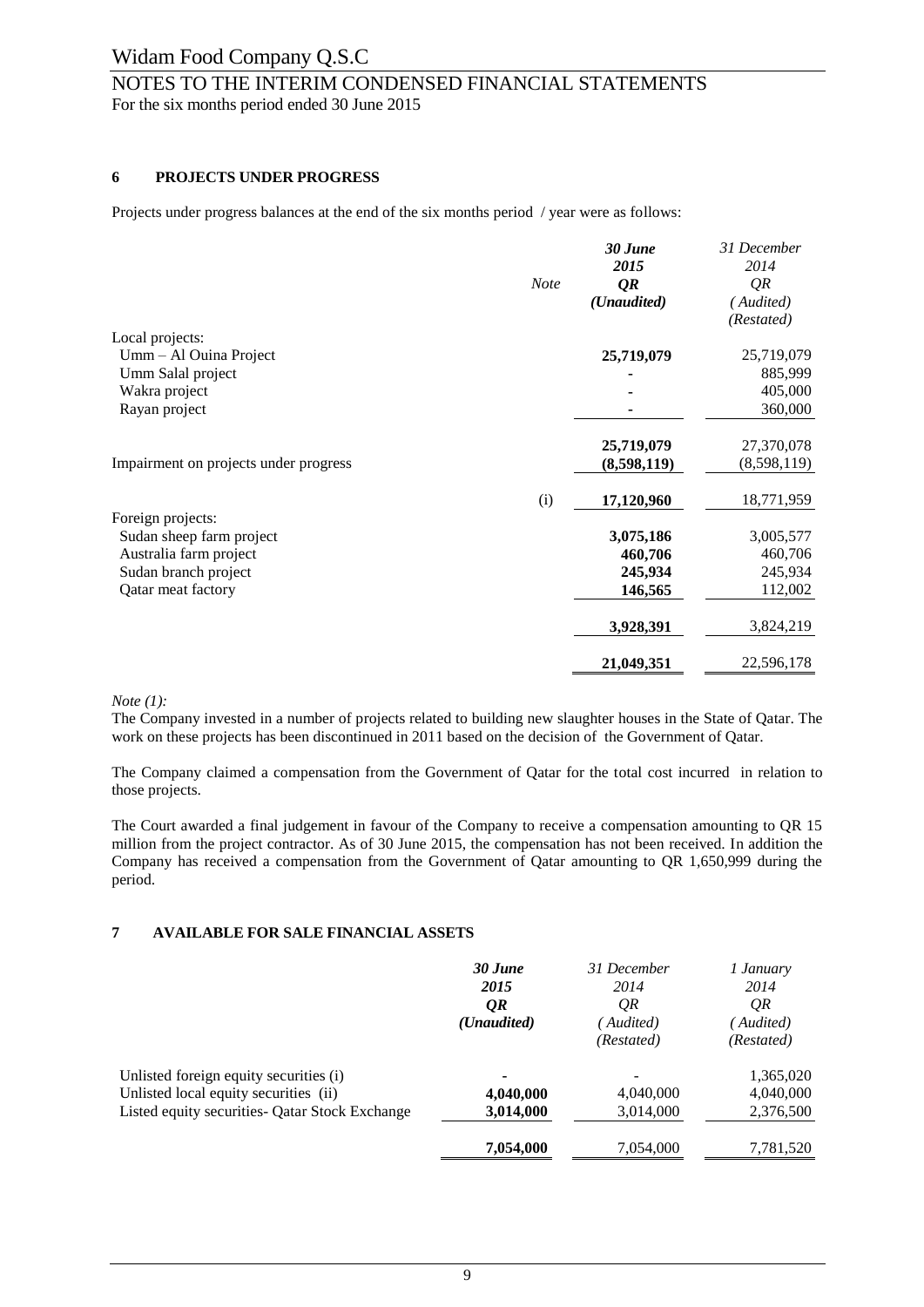# NOTES TO THE INTERIM CONDENSED FINANCIAL STATEMENTS

For the six months period ended 30 June 2015

#### **7 AVAILABLE FOR- SALE –INVESTMENT (continued)**

#### (i) Unlisted foreign equity securities details as below :

|                                                                             | 30 June<br>2015<br>QR<br>( <i>Unaudited</i> ) | 31 December<br>2014<br>QR<br>Audited)<br>(Restated) | 1 January<br>2014<br>QR<br>Audited)<br>(Restated) |
|-----------------------------------------------------------------------------|-----------------------------------------------|-----------------------------------------------------|---------------------------------------------------|
| Real Maroc Company - Morocco<br>Amwaj Gateway Development Company - Bahrain | 10,719,200<br>10,000,000                      | 10.719.200<br>10,000,000                            | 10.719.200<br>10,000,000                          |
| Gulf sudan Company                                                          | ۰                                             |                                                     | 365,020                                           |
| Impairment on available for-sale-financial assets                           | (20, 719, 200)                                | (20,719,200)                                        | (19,719,200)                                      |
|                                                                             |                                               |                                                     | 1,365,020                                         |
|                                                                             |                                               |                                                     |                                                   |

(ii) Unlisted local equity securities details as below :

|                                      | 30 June              | 31 December | 1 January  |
|--------------------------------------|----------------------|-------------|------------|
|                                      | 2015                 | 2014        | 2014       |
|                                      | QR                   | QR          | QR         |
|                                      | ( <i>Unaudited</i> ) | Audited)    | Audited)   |
|                                      |                      | (Restated)  | (Restated) |
| Al Seif for Tourism Projects Company | 4,040,000            | 4,040,000   | 4,040,000  |

Due to the non-availability of financial information in relation to the unlisted foreign investments, the Board of Directors have resolved to account for the investment at cost and create an impairment allowance for the full value of the unlisted foreign investment .

AFS financial assets at fair value through OCI include a significant portion of the AFS financial assets that are invested in equity shares of non-listed companies. The Company holds non-controlling interests (between 1% and 10%) in the entities. The Company considers these investments to be strategic in nature. The Company also has investments in listed equity and debt securities. Fair values of these quoted debt and equity securities are determined by reference to published price quotations in an active market.

#### **8 ACCOUNTS RECEIVABLES AND PREPAYMENTS**

|                                                      | <b>Notes</b> | 30 June<br>2015<br><i>OR</i> | 31 December<br>2014<br>QR |
|------------------------------------------------------|--------------|------------------------------|---------------------------|
|                                                      |              | ( <i>Unaudited</i> )         | Audited)                  |
| Trade receivables                                    |              | 21,857,294                   | 18,685,785                |
| Less: Allowance on doubtful receivable               |              | (8, 782, 852)                | (6,479,457)               |
|                                                      |              | 13,074,442                   | 12,206,328                |
| Compensation receivable from the Government of Oatar | (i)          | 342,905,660                  | 279,026,726               |
| Prepayments                                          |              | 7,458,441                    | 6,681,154                 |
| Staff receivables – net                              | (ii)         | 4,858,188                    | 2,536,362                 |
| Advances to suppliers                                |              | 2,800,262                    | 1,550,964                 |
| Other receivables                                    |              | 1,295,873                    | 684,587                   |
|                                                      |              | 372,392,866                  | 302.686.121               |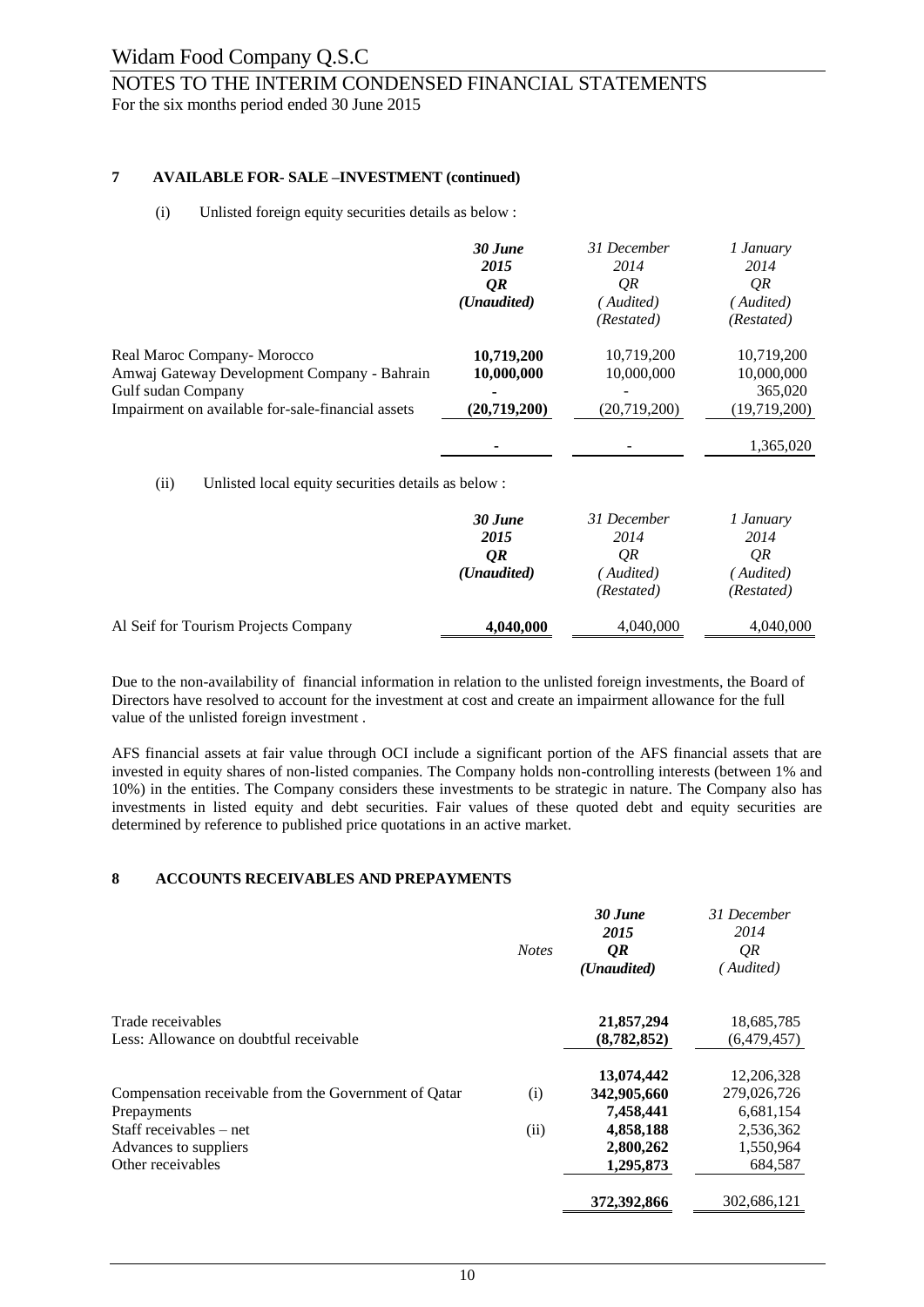## Widam Food Company Q.S.C NOTES TO THE INTERIM CONDENSED FINANCIAL STATEMENTS For the six months period ended 30 June 2015

#### **8 ACCOUNTS RECEIVABLES AND PREPAYMENTS (continued)**

#### *Notes*

(i) On 13 July 2008, the Company signed a memorandum of understanding with the Government of Qatar fixing the selling price of Australian meat and livestock only. The Government agreed to compensate the Company for any losses incurred from these transactions plus agreed profit margin.

The movement in the compensation receivables from the Government of Qatar during the period was as follow:

|                                                                                                                 | 30 June<br>2015<br>0R<br>(Unaudited)          | 31 December<br>2014<br>OR<br>(Audited)       |
|-----------------------------------------------------------------------------------------------------------------|-----------------------------------------------|----------------------------------------------|
| Balance as at 1 January<br>Compensation claimed during the period / year                                        | 279,026,726                                   | 400,085,286<br>265,035,395                   |
| Compensation unclaimed during the period / year<br>Received compensation<br>Balance as at 30 June / 31 December | 181,123,321<br>(117, 244, 387)<br>342,905,660 | 96,537,741<br>(482, 631, 696)<br>279,026,726 |

(ii) Staff receivables are stated net of allowance for doubtful receivables amounting to QR 4,858,188 as at 30 June 2015. Outstanding balance represents receivable due from the branch manager at Sudan's branch, the Company has formed a provision of 50% of the total outstanding balance. The Company has won a court case enforcing the branch manager to pay back the Company the due balance (31 December 2014: QR 2,303,378).

#### **9 CASH AND BANK BALANCES**

For the purpose of preparing the interim statement of cash flows, cash and cash equivalents included the following balances:

|                                       | $30$ June<br>2015<br>QR<br>( <i>Unaudited</i> ) | 31 December<br>2014<br>QR<br>'Audited) |
|---------------------------------------|-------------------------------------------------|----------------------------------------|
| Cash on hand                          | 2,154,214                                       | 3,774,725                              |
| Bank balances:                        |                                                 |                                        |
| Current accounts                      | 43,378,619                                      | 63,802,675                             |
| Call accounts                         | 29,505,928                                      | 38,295,217                             |
| Cash cover of letter of guarantee     | 100.000                                         | 100,000                                |
| Total cash and bank balances<br>Less: | 75,138,761                                      | 105,972,617                            |
| Cash cover of letter of guarantee     | (100,000)                                       | (100,000)                              |
| Cash and cash equivalents             | 75,038,761                                      | 105,872,617                            |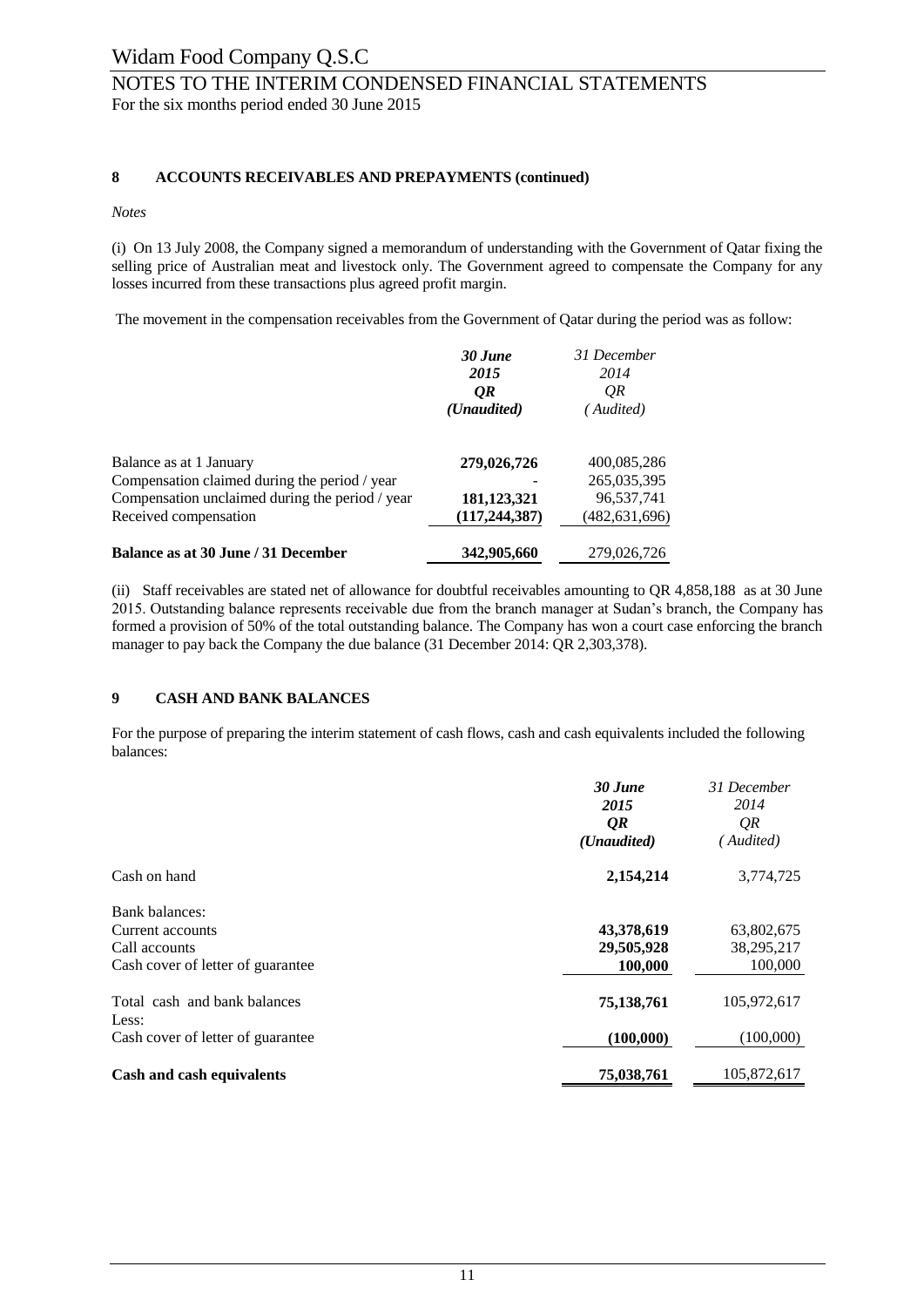## NOTES TO THE INTERIM CONDENSED FINANCIAL STATEMENTS

For the six months period ended 30 June 2015

#### **10 ISLAMIC BORROWINGS**

Movement of Islamic borrowings during the period can be summarized as following:

|                                                | 30 June<br>2015<br>QR | 31 December<br>2014<br>QR |
|------------------------------------------------|-----------------------|---------------------------|
|                                                | ( <i>Unaudited</i> )  | ' Audited)                |
| Balance as at 1 January                        | 54,590,797            | 119,708,466               |
| Additional borrowings during the period / year | 51,810,653            | 130,228,954               |
| Financing cost                                 | 888,208               | 2,099,343                 |
| Repayments during the period / year            | (62, 226, 838)        | (197, 445, 968)           |
| Balance as at 30 June / 31 December            | 45,062,820            | 54,590,795                |

The Company obtained credit facilities from local banks, in the form of short term Murabaha. These facilities used as letters of credit for the purchase of inventories, and are repayable in six to four quarterly instalments and bear finance cost at the rate of 4 % per annum.

Islamic borrowings presented in the interim statement of financial position as below:

|             | 30 June              | 31 December |
|-------------|----------------------|-------------|
|             | 2015                 | 2014        |
|             | QR                   | QR          |
|             | ( <i>Unaudited</i> ) | (Audited)   |
| Current     | 44,580,232           | 52,388,783  |
| Non-current | 482,588              | 2,202,012   |
|             | 45,062,820           | 54,590,795  |

#### **11 BASIC AND DILUTED EARNINGS PER SHARE**

Basic earnings per share are calculated by dividing the profit for the period by the weighted average number of ordinary shares outstanding during the period as follows:

|                                                                 | For six months period ended<br>30 June |                           |  |
|-----------------------------------------------------------------|----------------------------------------|---------------------------|--|
|                                                                 | 2015<br>QR<br>( <i>Unaudited</i> )     | 2014<br>QR<br>(Unaudited) |  |
| Profit for the period                                           | 32,921,153                             | 33,901,792                |  |
| Weighted average number of shares outstanding during the period | 18,000,000                             | 18,000,000                |  |
| Basic and diluted earnings per share                            | 1.83                                   | 1.88                      |  |

#### **12 SHARE CAPITAL**

The Company's share capital is composed of 18,000,000 ordinary shares fully paid at a par value of QR 10 per share, With total amount of QR 180,000,000.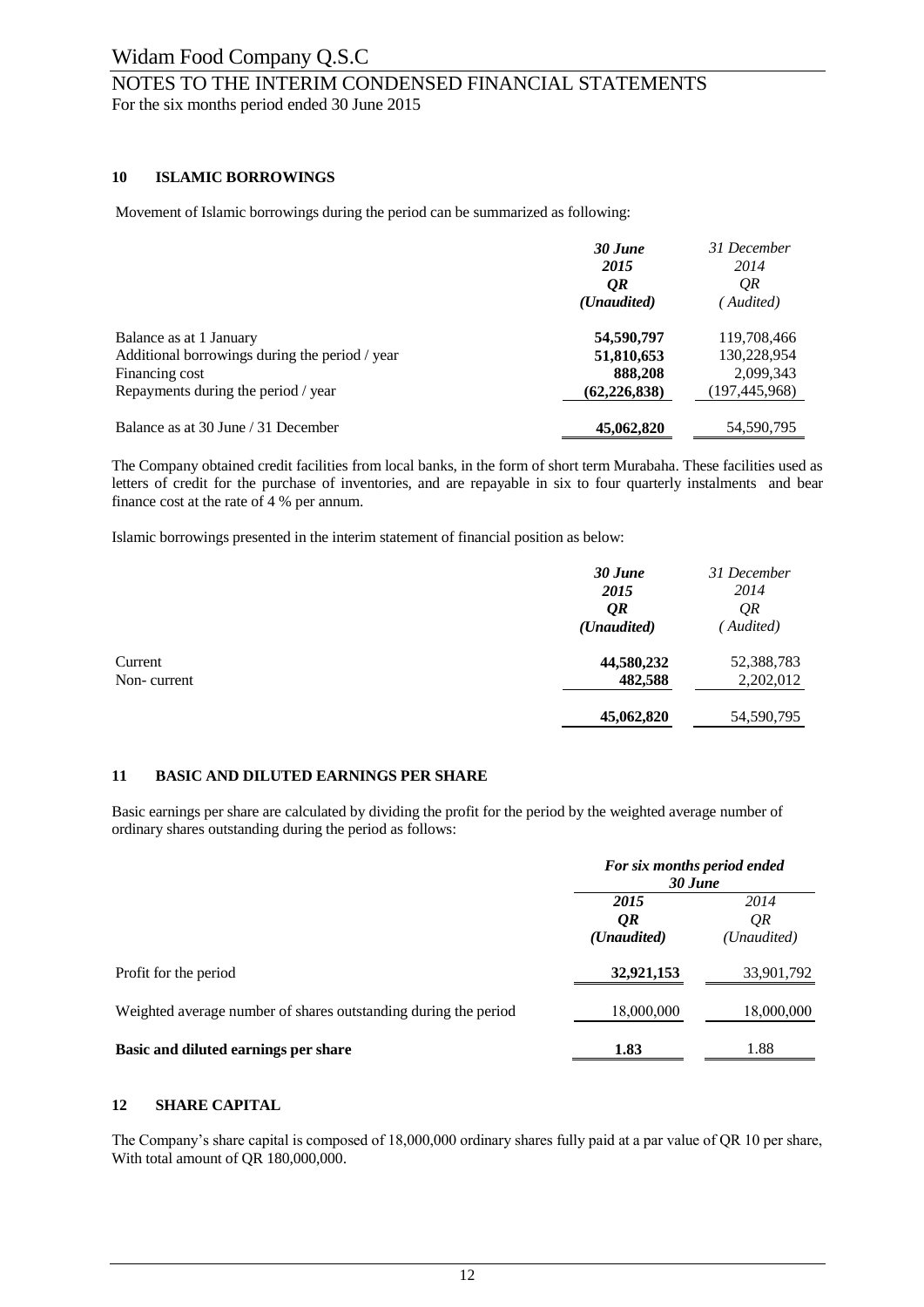# NOTES TO THE INTERIM CONDENSED FINANCIAL STATEMENTS

For the six months period ended 30 June 2015

#### **13 CONTINGENT LIABILITIES**

The Company has entered into operating lease agreements for some properties for the purpose of sub- letting at a profit in addition to the lease of the Company's head office:

|                     | 30 June<br>2015<br>QR<br>( <i>Unaudited</i> ) | 31 December<br>2014<br>QR<br>(Audited) |
|---------------------|-----------------------------------------------|----------------------------------------|
| Due within one year | 3,969,299                                     | 78, 137, 747                           |
|                     | 3,969,299                                     | 78,137,747                             |

#### **14 RELATED PARTY DISCLOSURES**

Related parties represent associated companies, major shareholders, directors and key management personnel of the Company and companies of which they are principal owners. Pricing policies and terms of these transactions are approved by the Company's management.

#### **Amounts due from related parties:**

|                                      | 30 June<br>2015<br>QR             | 31 December<br>2014<br>QR |
|--------------------------------------|-----------------------------------|---------------------------|
| Qatari Bahraini Food Trading Company | ( <i>Unaudited</i> )<br>2,439,701 | (Audited)<br>2,557,810    |
|                                      | 2,439,701                         | 2,557,810                 |

The Company owns 50% of the above mentioned Company's share capital which classified in the Company's books as investment in associate accounted by equity method. During the previous years the Company formed impairment provision for the value of this investment in full. The outstanding balance due from the investee represents the receivable outstanding in the associate whom the Company obtained the rights to collect and receive.

#### **15 DIVIDENDS DECLARED AND PAID**

Board of directors has approved on 19 February 2015 cash dividends of 25% of share capital equal to QR 2.5 per share amounting to QR 45 million (2014 : cash dividends of 21% of share capital equal to QR 2.1 per share amounting to QR 37.8 Million).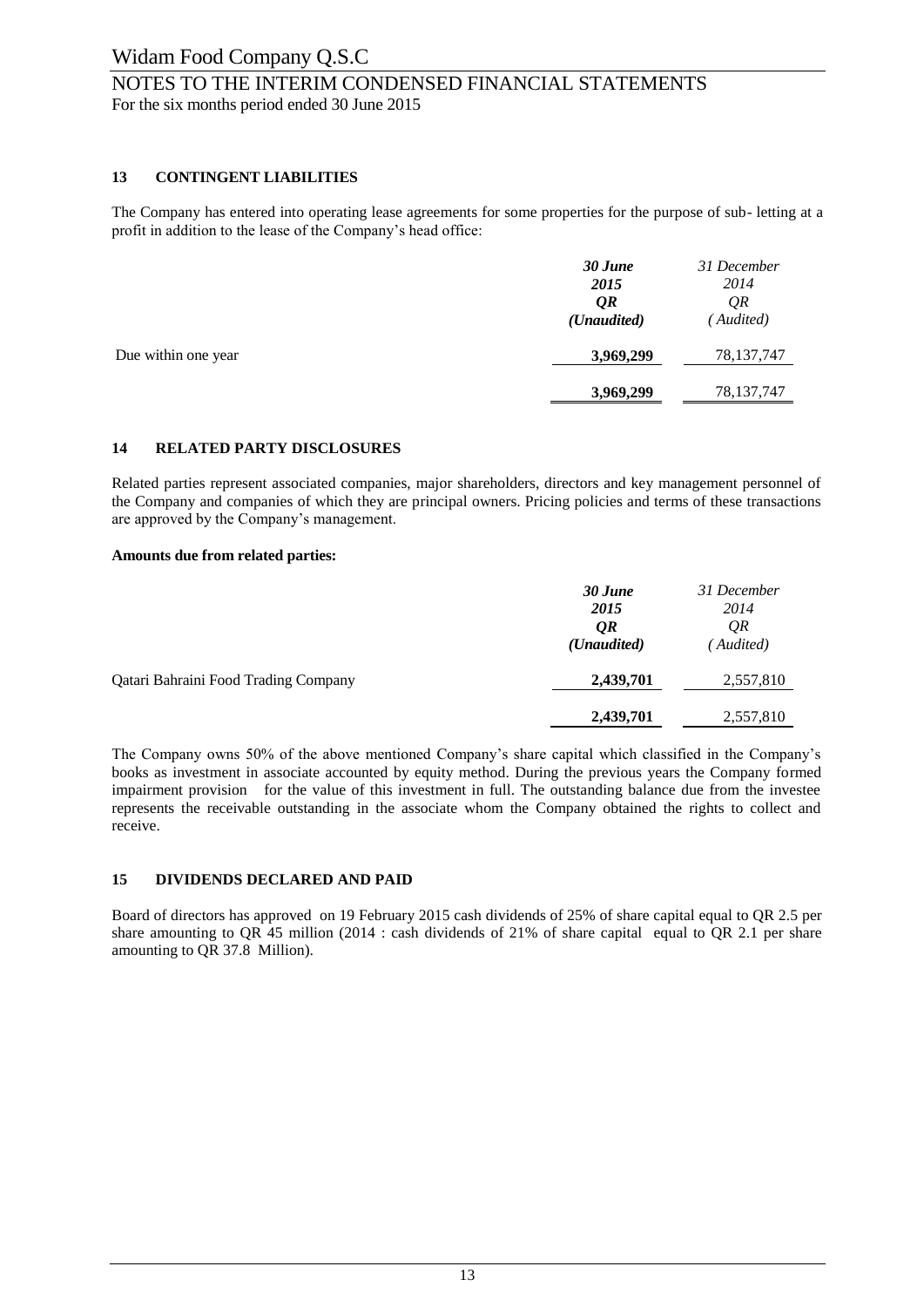# NOTES TO THE INTERIM CONDENSED FINANCIAL STATEMENTS

For the six months period ended 30 June 2015

#### **16 FINANCIAL INSTRUMENTS**

#### **Fair value**

The below table show the difference between the Company's financial instruments book value and fair value as at 30 June 2015 and 31 December 2014:

|                                             | <b>Book Value</b> |               | Fair Value           |               |
|---------------------------------------------|-------------------|---------------|----------------------|---------------|
|                                             | 30 June           | 31 December   | 30 June              | 31 December   |
|                                             | 2015              | 2014          | 2015                 | 2014          |
|                                             | QR                | QR            | QR                   | QR            |
|                                             | (Unaudited)       | (Audited)     | ( <i>Unaudited</i> ) | Audited)      |
|                                             |                   | (restated)    |                      | (restated)    |
| <b>Financial Assets</b>                     |                   |               |                      |               |
| <b>Bank balances</b>                        | 72,884,547        | 102, 197, 892 | 72,884,547           | 102, 197, 892 |
| Accounts receivables                        | 372,392,866       | 302,686,121   | 372,392,866          | 302,686,121   |
| Amounts due from related parties            | 2,439,701         | 2,557,810     | 2,439,701            | 2,557,810     |
| Available for-sale-financial assets         | 7,054,000         | 7,054,000     | 7,054,000            | 7,054,000     |
|                                             | 454,771,114       | 414,495,823   | 454,771,114          | 414,495,823   |
| <b>Financial Liabilities</b>                |                   |               |                      |               |
| Trade payables and other credit<br>balances | 239,798,772       | 179,005,415   | 239,798,772          | 179,005,415   |
| Islamic borrowings                          | 45,062,820        | 54,590,795    | 45,062,820           | 54,590,795    |
|                                             |                   |               |                      |               |
|                                             | 284,861,592       | 233,596,210   | 284,861,592          | 233,596,210   |

#### **Fair value hierarchy**

The Company uses the following hierarchy for determining and disclosing the fair value of financial instruments by valuation technique:

| Level 1 : | quoted (unadjusted) prices in active markets for identical assets or liabilities            |
|-----------|---------------------------------------------------------------------------------------------|
| Level 2 : | other techniques for which all inputs which have a significant effect on the recorded fair  |
|           | Value is observable, either directly or indirectly                                          |
| Level 3 : | techniques which use inputs which have a significant effect on the recorded fair value that |
|           | Are not based on observable market data,                                                    |

The table below showing the Company's financial instruments analysis which recorded in fair value as at 30 June 2015 and 31 December 2014**:**

| (Unaudited)                                                                 | 30 June 2015<br>QR | Level 1<br>QR | Level 2<br>QR | Level 3<br>QR |  |
|-----------------------------------------------------------------------------|--------------------|---------------|---------------|---------------|--|
| Assets measured at fair value<br><b>Available-for-sale financial assets</b> | 3,014,000          | 3,014,000     |               | ۰             |  |
|                                                                             |                    |               |               |               |  |
|                                                                             | 31 December        |               |               |               |  |
| (Audited) (Restated)                                                        | 2014               | Level 1       | Level 2       | Level 3       |  |
|                                                                             | QR                 | QR            | QR            | QR            |  |
| Assets measured at fair value                                               |                    |               |               |               |  |
| Available-for-sale financial assets                                         | 3,014,000          | 3,014,000     |               |               |  |

During the reporting period / year ending 30 June 2015, 31 December 2014, there were no transfers between Level 1 and Level 2 fair value measurements, and no transfers into and out of Level 3 fair value measurements.